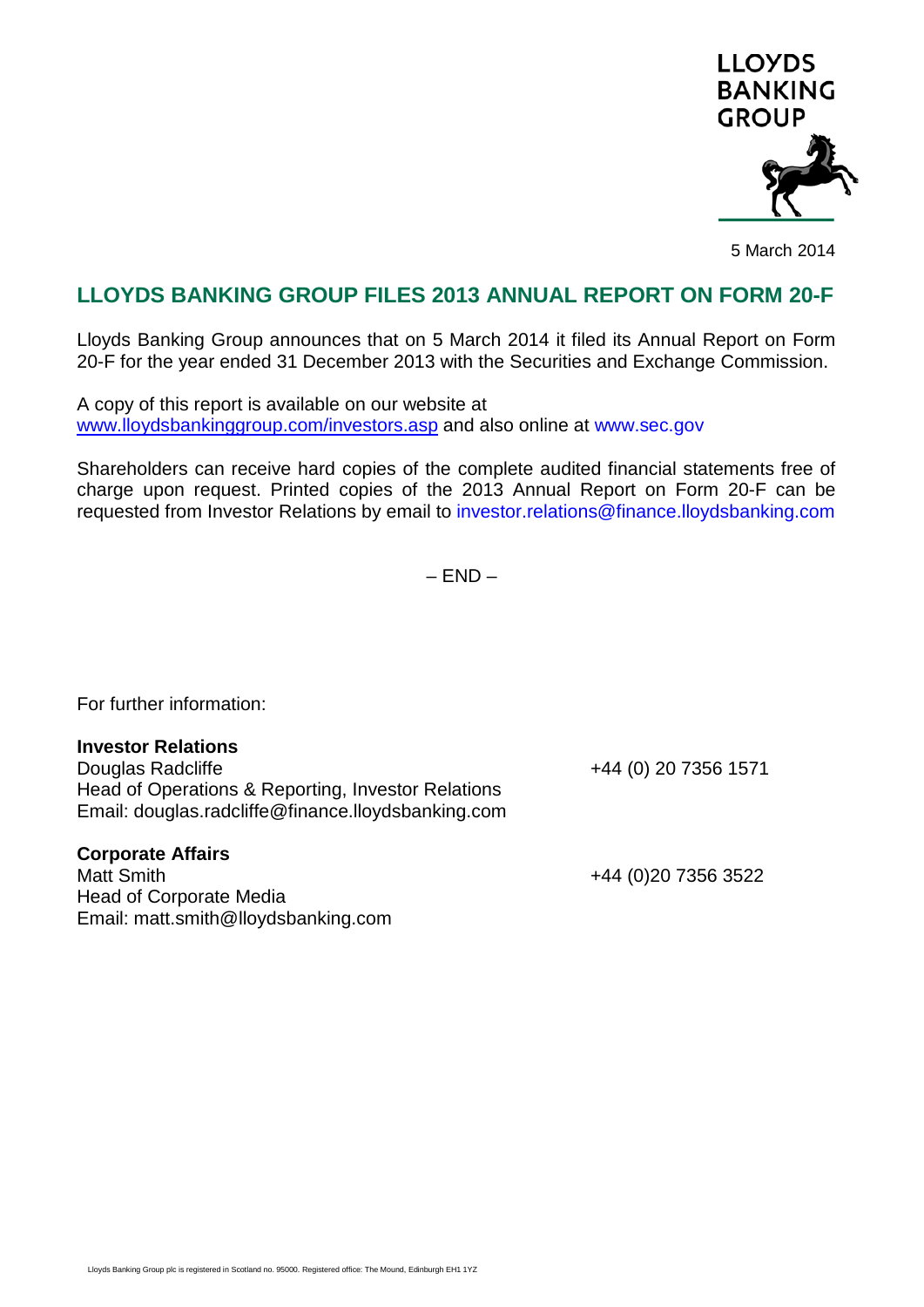## **FORWARD LOOKING STATEMENTS**

This annual report contains certain forward looking statements with respect to the business, strategy and plans of Lloyds Banking Group and its current goals and expectations relating to its future financial condition and performance. Statements that are not historical facts, including statements about Lloyds Banking Group's or its directors' and/or management's beliefs and expectations, are forward looking statements. Words such as 'believes', 'anticipates', 'estimates', 'expects', 'intends', 'aims', 'potential', 'will', 'would', 'could', 'considered', 'likely', 'estimate' and variations of these words and similar future or conditional expressions are intended to identify forward looking statements but are not the exclusive means of identifying such statements. By their nature, forward looking statements involve risk and uncertainty because they relate to events and depend upon circumstances that will or may occur in the future.

Examples of such forward looking statements include, but are not limited to: projections or expectations of the Group's future financial position including profit attributable to shareholders, provisions, economic profit, dividends, capital structure, expenditures or any other financial items or ratios; statements of plans, objectives or goals of Lloyds Banking Group or its management including in respect of certain synergy targets; statements about the future business and economic environments in the United Kingdom (UK) and elsewhere including, but not limited to, future trends in interest rates, foreign exchange rates, credit and equity market levels and demographic developments; statements about competition, regulation, disposals and consolidation or technological developments in the financial services industry; and statements of assumptions underlying such statements.

Factors that could cause actual business, strategy, plans and/or results to differ materially from the plans, objectives, expectations, estimates and intentions expressed in such forward looking statements made by the Group or on its behalf include, but are not limited to the risks identified above under *Risk factors* as well as: general economic and business conditions in the UK and internationally; inflation, deflation, interest rates and policies of the Bank of England, the European Central Bank and other G8 central banks; fluctuations in exchange rates, stock markets and currencies; the ability to access sufficient funding to meet the Group's liquidity needs; changes to the Group's credit ratings; the ability to derive cost savings and other benefits including, without limitation, as a result of the Group's Simplification Programme; changing demographic developments including mortality and changing customer behaviour including consumer spending, saving and borrowing habits; changes in customer preferences, changes to borrower or counterparty credit quality; instability in the global financial markets, including Eurozone instability and the impact of any sovereign credit rating downgrade or other sovereign financial issues; technological changes; natural and other disasters, adverse weather and similar contingencies outside the Group's control; inadequate or failed internal or external processes, people and systems; terrorist acts and other acts of war or hostility and responses to those acts, geopolitical, pandemic or other such events; changes in laws, regulations, taxation, accounting standards or practices; regulatory capital or liquidity requirements and similar contingencies outside the Group's control; the policies and actions of governmental or regulatory authorities in the UK, the European Union (EU), the US or elsewhere; the implementation of the draft EU crisis management framework directive and banking reform, following the recommendations made by the Independent Commission on Banking; the ability to attract and retain senior management and other employees; requirements or limitations imposed on the Group as a result of HM Treasury's investment in the Group; the ability to complete satisfactorily the disposal of certain assets as part of the Group's EU State Aid obligations; the extent of any future impairment charges or writedowns caused by depressed asset valuations, market disruptions and illiquid markets; market related trends and developments; exposure to regulatory scrutiny, legal